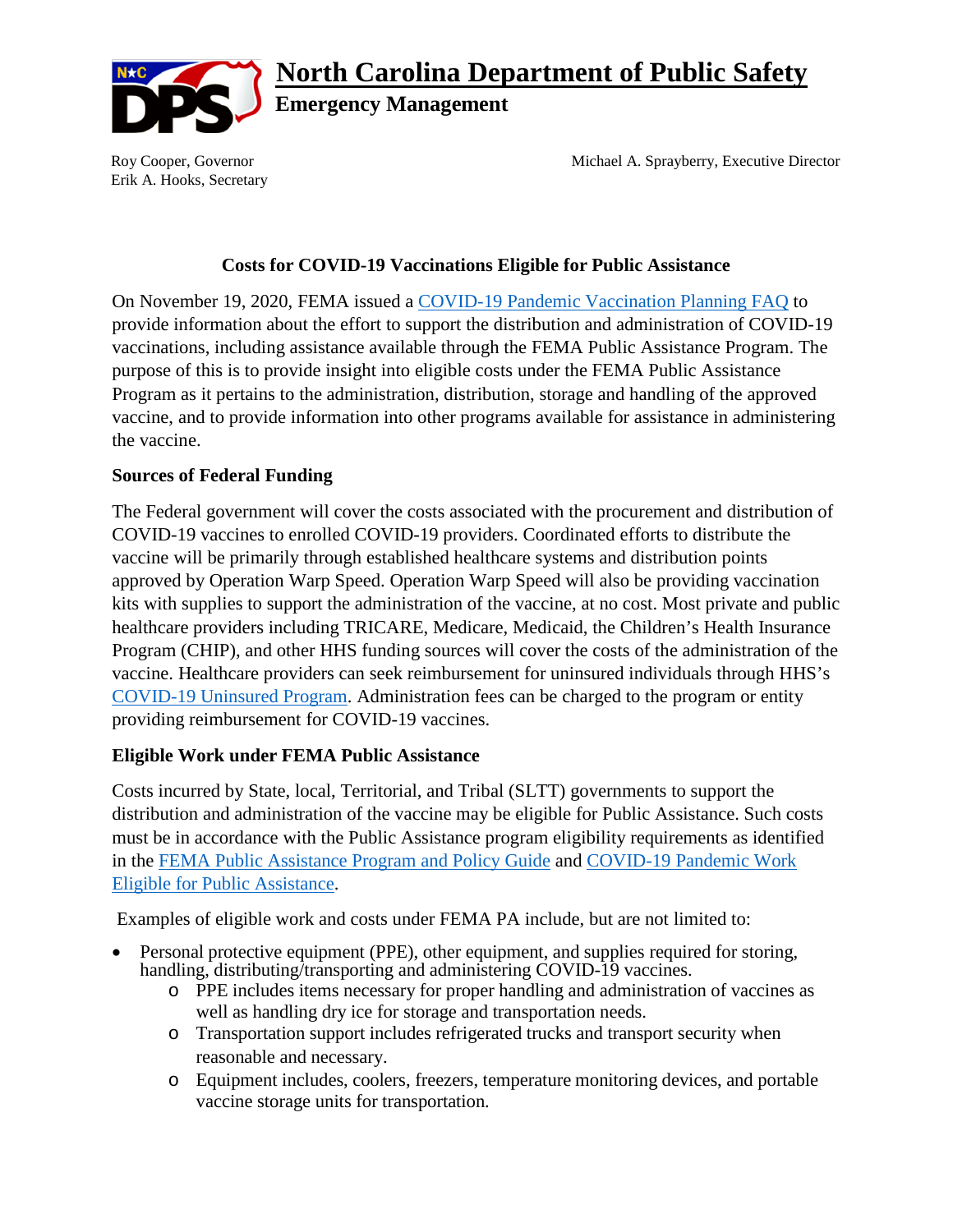**North Carolina Department of Public Safety**



# **Emergency Management**

Erik A. Hooks, Secretary

Roy Cooper, Governor Michael A. Sprayberry, Executive Director

- o Supplies include emergency medical supplies, sharps containers (for medical waste), and supplies necessary for proper storage like cannisters of liquid nitrogen or dry ice.
- Facility support costs, including leasing space for storage and/or administration of vaccines, utilities, maintenance, and security.
- Additional staff if necessary, including medical and support staff not paid for by another funding source, consistent with FEMA PA labor policies (see *Chapter 2:V.A. Applicant (Force Account) Labor* of the [PAPPG](http://www.fema.gov/sites/default/files/2020-03/public-assistance-program-and-policy-guide_v3.1_4-26-2018.pdf) [\(V3.1\).](http://www.fema.gov/sites/default/files/2020-03/public-assistance-program-and-policy-guide_v3.1_4-26-2018.pdf)
- Onsite infection control measures including PPE for staff as well as cloth face coverings for patients, temperature scanners, physical barriers (e.g., plexiglass dividers), and disinfection of the facility in accordance with CDC guidance.
- Emergency medical care associated with vaccine administration (e.g., to address allergic reactions to the vaccine or other emergency medical needs that arise in the administration of the vaccine).
- Medical waste disposal.
- Communications to disseminate public information regarding vaccinations.

## **Duplication of Funding**

FEMA may provide Public Assistance funding for eligible work that may also be eligible for funding under another Federal program as long as funding for the same item of work and associated costs are not provided by another source of Federal funding, insurance, or other funding source. Costs are not eligible under Public Assistance for which providers have received or will receive payments from health insurance, TRICARE, Medicare, Medicaid, CHIP, or other Federal programs.

## **Submitting your Streamlined Project Application**

Applicants are encouraged to submit COVID-19 vaccination costs under its own streamlined project application. For more information, please reach out to your NCEM Grant Manager.

More information on COVID-19 vaccine planning and distribution may be found at through the following: [CDC Interim Playbook,](https://www.cdc.gov/vaccines/imz-managers/downloads/COVID-19-Vaccination-Program-Interim_Playbook.pdf) [Operation Warp Speed Fact Sheet](https://www.hhs.gov/coronavirus/explaining-operation-warp-speed/index.html) and [Vaccine Distribution](https://www.hhs.gov/sites/default/files/strategy-for-distributing-covid-19-vaccine.pdf#:%7E:text=What%20This%20Strategy%20Aims%20to%20Do%20This%20report,doses%20to%20the%20American%20people%20beginning%20January%202021)  [Strategy,](https://www.hhs.gov/sites/default/files/strategy-for-distributing-covid-19-vaccine.pdf#:%7E:text=What%20This%20Strategy%20Aims%20to%20Do%20This%20report,doses%20to%20the%20American%20people%20beginning%20January%202021) [CDC COVID-19 Vaccine FAQ,](https://www.cdc.gov/coronavirus/2019-ncov/vaccines/faq.html) [CDC: 8 Things to Know About Vaccine Planning,](https://www.cdc.gov/coronavirus/2019-ncov/vaccines/8-things.html?ACSTrackingID=USCDC_2067-DM40798&ACSTrackingLabel=8%20Things%20to%20Know%20about%20Vaccine%20Planning%20%7C%20COVID-19&deliveryName=USCDC_2067-DM40798) and [COVID-19 Recovery Resource Roadmaps.](https://www.fema.gov/media-collection/resource-roadmaps) 

If you have any questions, please contact your assigned Grants Manager by referring to [the map with contact](mailto:pahotline@ncem.org) information (following).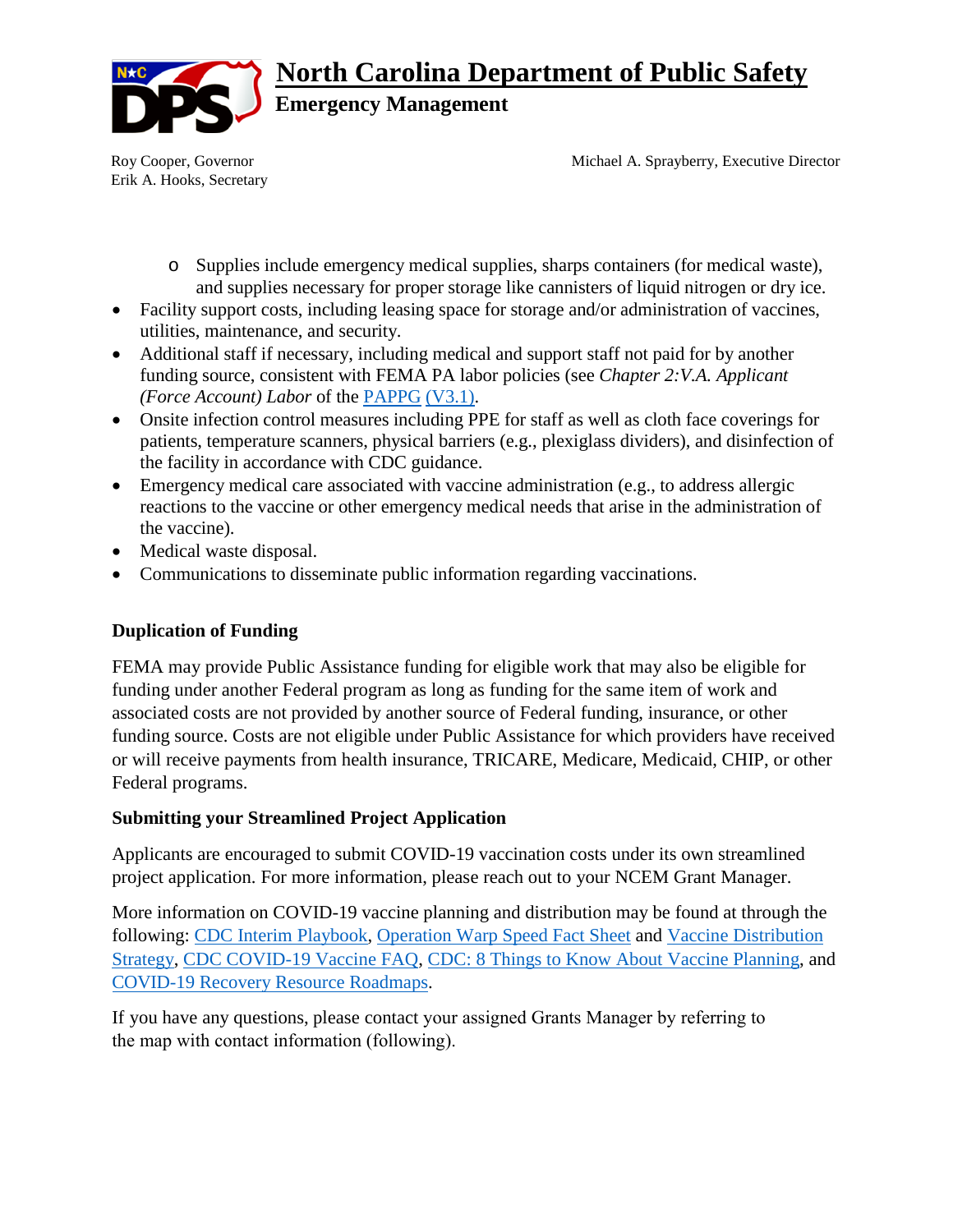